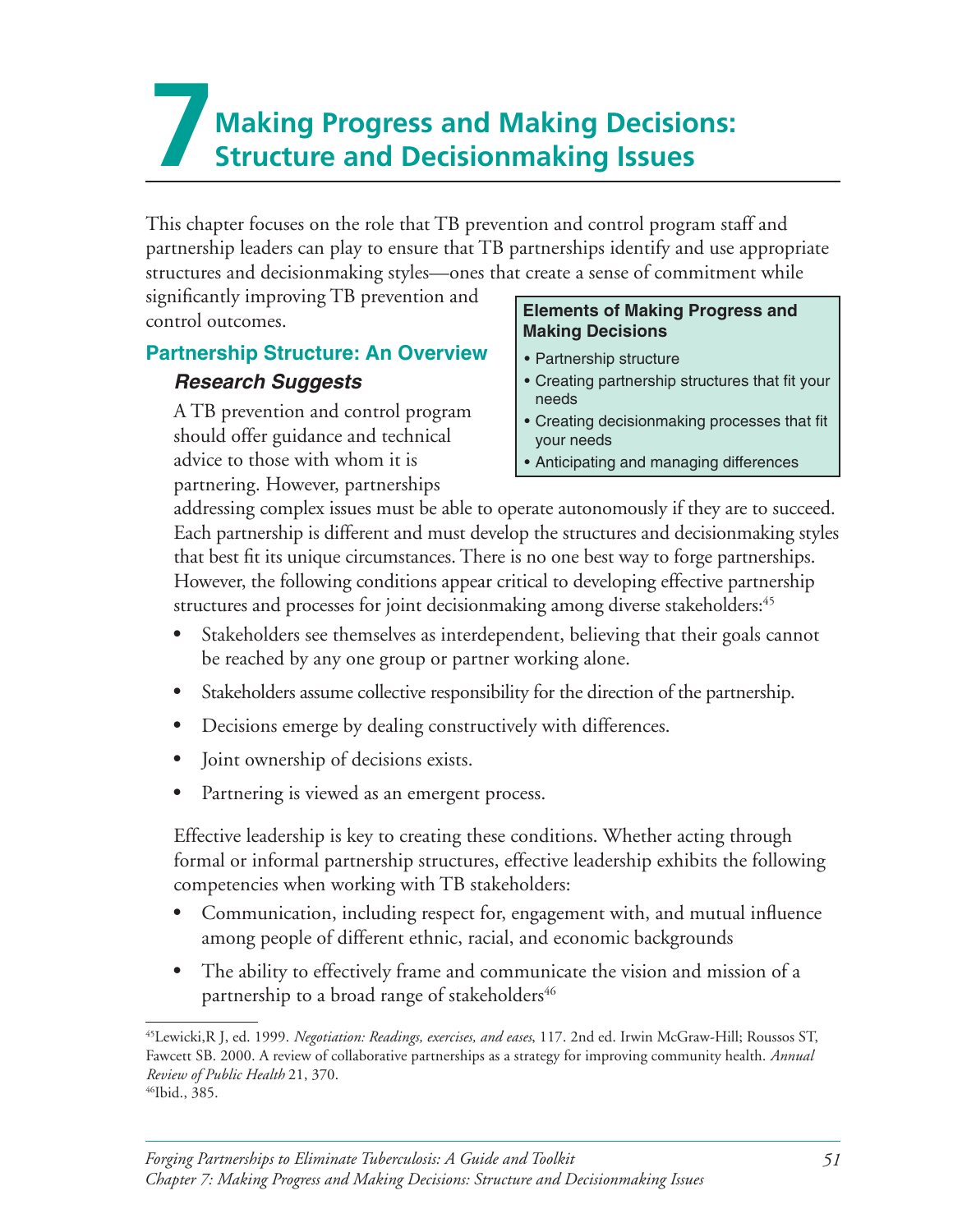- The ability to listen actively to partners and then repeat, in the listener=s own words, what he or she thinks the partner has said
- Encouragement of a team building process by which the partnership clarifies its goals, identifies barriers to achieving the goals, and develops strategies to remove the identified barriers
- The ability to resolve conflict and manage differences in a way that views conflict and differences as opportunities to expand the partnership's common vision
- Flexibility as changes in the partnership's needs and composition occur

### *Things to Keep in Mind*

- Do not underestimate the leadership skills and abilities of TB partners and key stakeholders. It is important to accurately assess their leadership skills and abilities, as well as your own, and to encourage all partners to effectively use their leadership capabilities.
- Partnering is an emergent process, which means that partnerships are not static; they grow and develop over time. At their best, TB partnerships are co-learning experiences where all participants learn and grow.
- The skills and talents required for partnerships to operate effectively may change over time. Productive partnerships accurately evaluate and monitor their competencies, talents, skills, and limitations. They build on their strengths and seek new recruits and/or training to overcome their limitations.

# **Creating Partnership Structures That Fit Your Needs**

Some partners will prefer establishing traditional formal structures, such as standing committees and elected officers; others will prefer allowing structures and leadership to emerge over time. As noted in Chapter 3: *What Successful Health-Related Community Partnerships Have in Common*, what leaders do is more important than how they are designated. (Specific leadership competencies and actions associated with high performance partnerships are addressed in that chapter.)

However, when diverse partners do not have a history of positive working relationships, it is often better not to choose formal leadership through majority vote early in the partnership's development. Instead, a good facilitator can work with the partnership and help it to adopt operating principles, share information, develop a vision, and develop governing processes over time.

Several structural approaches that partnerships might wish to consider:

**Project approach—The partnership decides to undertake clearly defined projects that** are consistent with the vision. Those most involved with implementing the projects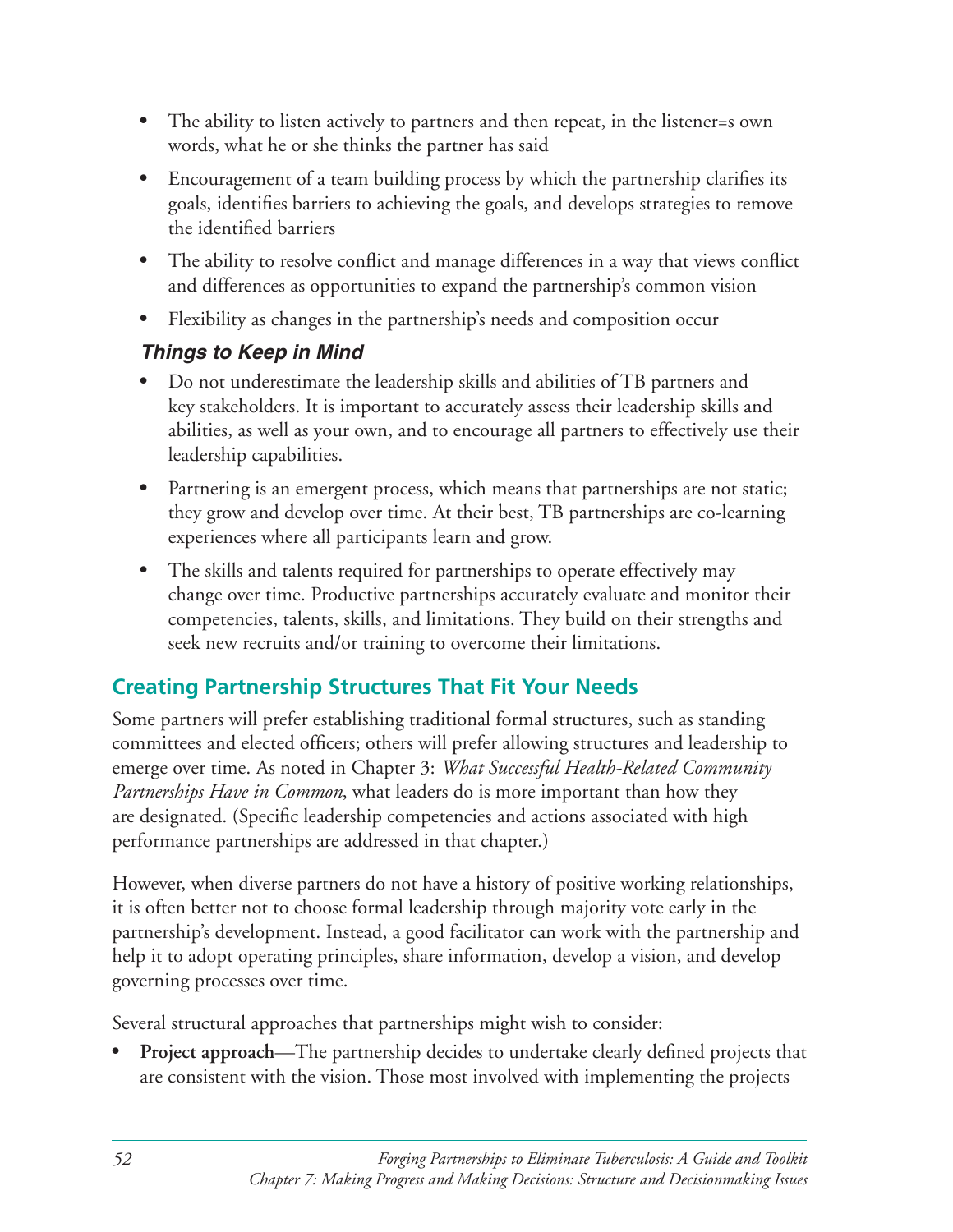have decisionmaking responsibility for them. They regularly share their progress at partnership meetings, seeking others' feedback and guidance.

- Stakeholder approach—Partners from specific stakeholder groups provide leadership to the group on how to effectively develop TB prevention and control efforts within their communities that are consistent with the vision. Partners jointly identify the steps they will take to accomplish this.
- Area of responsibility approach—The partnership is organized by committees associated with ongoing areas of responsibility, such as overall partnership recruitment, media relations, community outreach, fundraising, and program evaluation. Partners join one or more committees charged with carrying out their areas of responsibility in accordance with the vision. The work of the committees may be coordinated through a steering committee.

These structural approaches are not mutually exclusive. TB partnerships addressing complex issues may find that a combination of structural approaches works best for them. 

## **Creating Decisionmaking Processes that Fit Your Needs**

A variety of decisionmaking styles is available to partnerships. Some partners may be accustomed to making decisions on individual issues using either majority vote or consensus frameworks. However, both of these decisionmaking styles will present problems for multicultural partnerships dealing with complex issues if partners try to use these decisionmaking styles to adopt "one size fits all" approaches that fail to consider cultural differences.

Partnerships need to create decisionmaking processes and styles that allow partners to customize projects, decisions, and activities to achieve maximum fit and productivity for the diverse groups they are trying to serve. A collaborative decisionmaking style can help to achieve these goals. With collaborative decisionmaking

- Partners maintain concern for their own interests as well as those of others
- Open sharing of partners' needs, interests, and objectives is encouraged
- Partners seek win-win options agreeable to all partners<sup>47</sup>

<sup>&</sup>lt;sup>47</sup>Ibid., 89.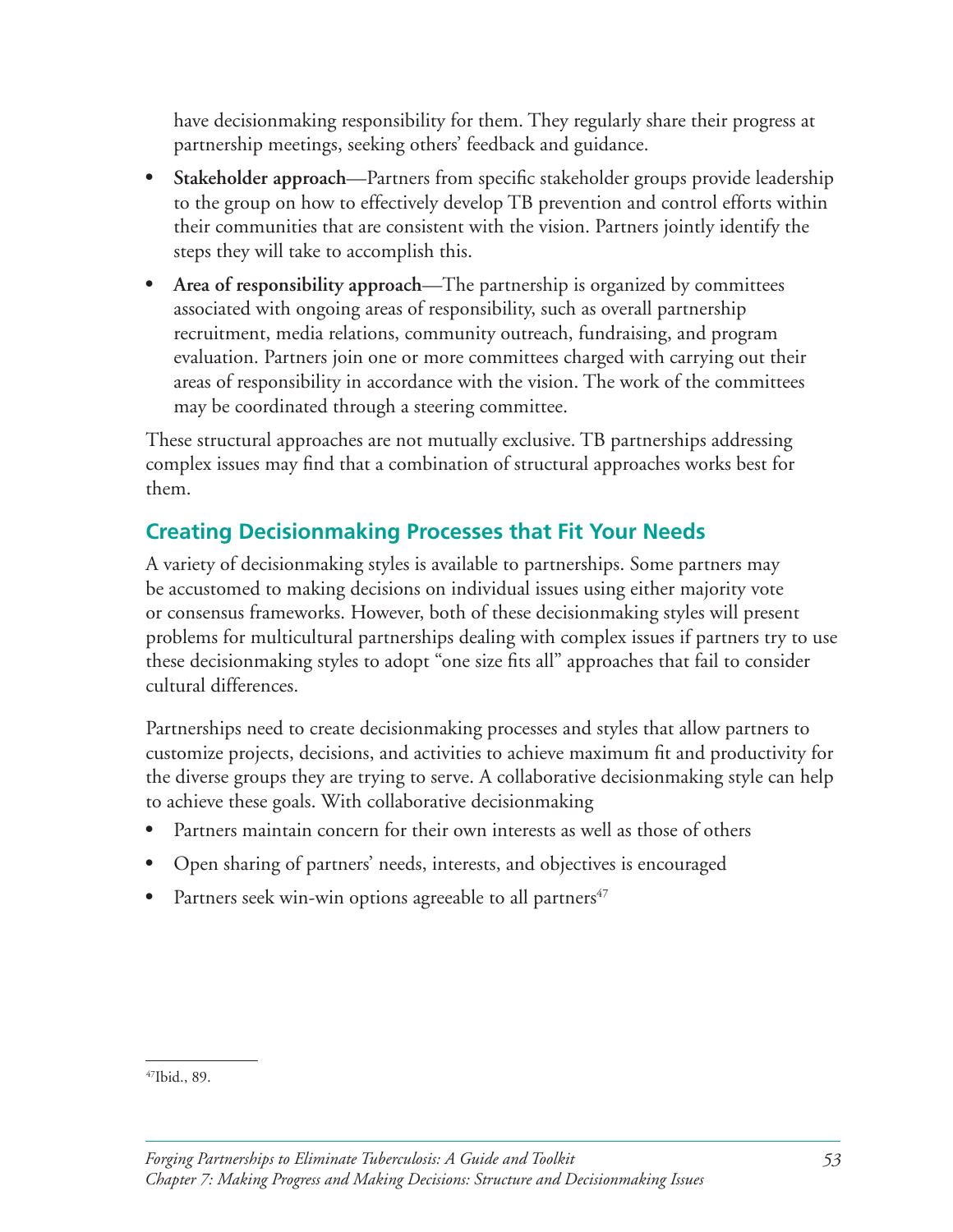#### *A Step-by-Step Approach for Collaborative Decisionmaking48*

• Step One: Identify and define the issue.

Identifying an issue may not be as straightforward as it seems. Diverse partners may have very distinct perceptions of the issue being addressed. Their perceptions may be rooted in strongly held preconceived views on the best way to address the issue. However, at this stage of the decisionmaking process, it is inappropriate to discuss solutions. For collaborative decisionmaking to occur, partners must first

be able to create a mutually agreed-upon<br>definition of the issue. A facilitator helps **Collaborative Decisionmaking** identify objective language that all partners  $\begin{bmatrix} 1. \end{bmatrix}$  lend the issue standard concerns  $\begin{bmatrix} 1. \end{bmatrix}$  and  $\begin{bmatrix} 1. \end{bmatrix}$  and  $\begin{bmatrix} 1. \end{bmatrix}$  are numbered to  $\begin{bmatrix} 1. \end{bmatrix}$  and  $\begin{bmatrix} 1. \end{bmatrix}$  and un find agreeable. Ideally, the issue or problem<br>can be framed as a goal that partners will<br>work toward, with any barriers that might<br>4. Evaluate alternatives and select an<br>approach need to be overcome clearly identified.

- 
- 
- 
- 
- Step Two: Identify and understand concerns.

Collaborative decisionmaking is more successful when partners understand the interests, uncertainties, worries, concerns, and suspicions that partners may associate with the issue being discussed.<sup>49</sup> Partners can then use this understanding to craft decisions that minimize concerns, while maximizing progress toward the group's common vision.

Some partners will prefer to discuss concerns one-on-one with a trusted partnership leader, rather than in a group setting. It is important for them to have this option. As trust among partners increases, suspicions and worries will tend to decrease.

Concerns your TB partnership may encounter:

- Material concerns involve tangible issues, such as protecting one's job or the way in which a budget is distributed.
- Process concerns refer to how decisions are made. A partner may believe that because he or she has more knowledge about a situation than others do, his or her perspective must be given more weight.
- Relational concerns come into play when partners believe that powerful partners may retaliate against them, or they are concerned about damaging a valued relationship.

<sup>48</sup>Ibid., 18–52, 111–126. 49Ibid.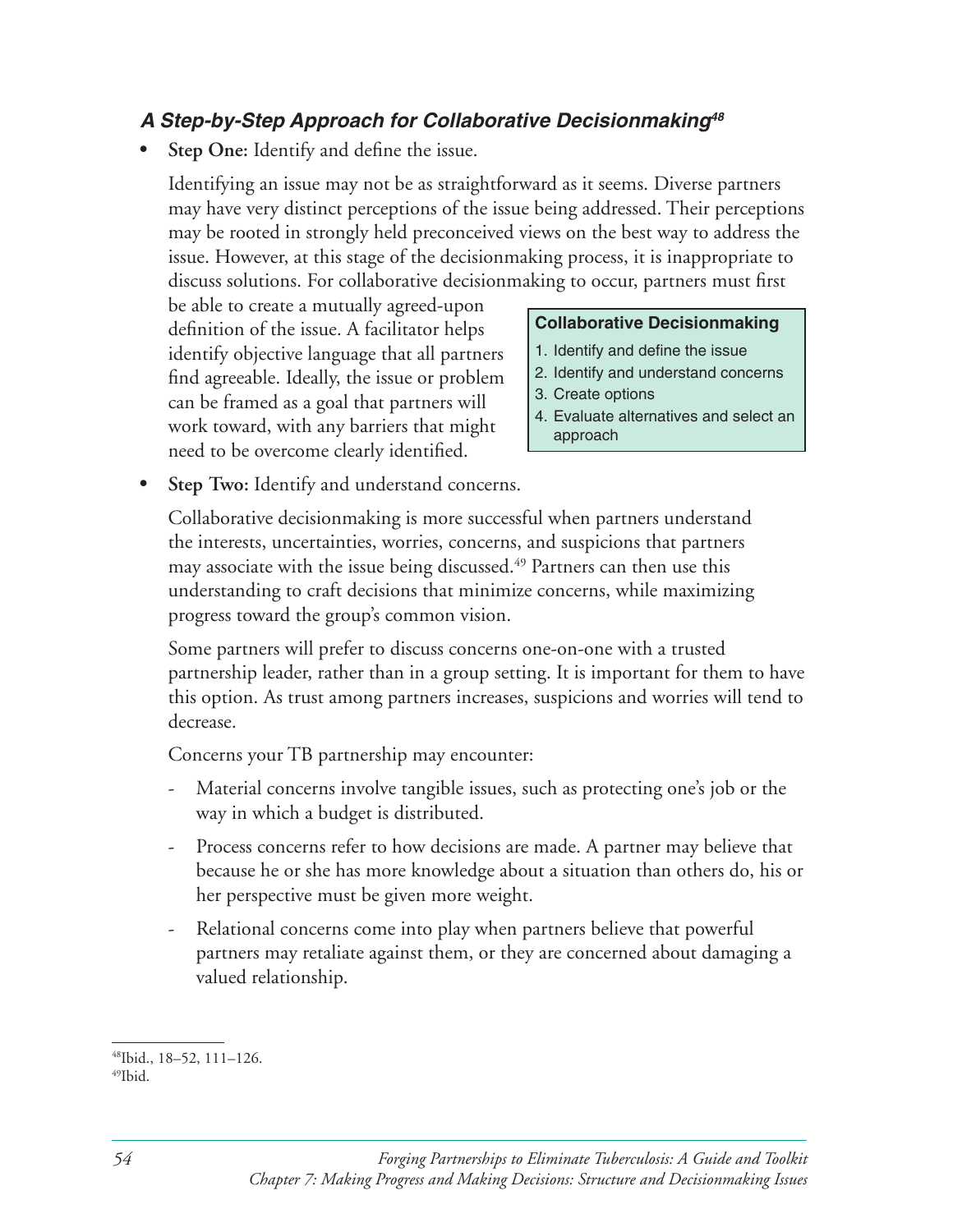- Matters of principle occur when a partner feels strongly that there is only one right way to proceed, which cannot be compromised. When differences are framed as matters of principle, they are almost impossible to resolve.
- **Step Three:** Create options.

One or more of the following approaches may be helpful when creating options:

- When partners can agree that the main barrier to coming to agreement is a lack of resources, deciding to look for additional resources may be a simple way to move partners forward.
- When an issue is complex, it is often helpful to identify and subdivide the issue into its component parts. Partners can then discuss which parts matter most to them and why. This process often results in partners being able to craft an option that encompasses the outcomes of greatest importance to each partner, while minimizing concerns associated with the issue.
- A trade-off approach may be helpful when trying to decide between two valuable options that cannot be completed at once. An agreement may be made to complete them sequentially, establishing timelines and assigning responsibilities for each.
- **Step Four:** Evaluate alternatives and select an approach.

At this stage, all options are weighed against the vision and the partners discuss the potential benefits of each option, as well as possible pitfalls. Options that are not strongly supported are removed from consideration. The approaches used to create options can be used to help with final selection.

# **Anticipating and Managing Differences**

Differences that result in conflict are a natural part of diverse groups partnering to address complex issues. Rather than seeing differences as a problem, it is helpful to view them as opportunities to expand the partnership's common vision and understanding of TB prevention and control. When partners are unable to view differences in this way, their differences can escalate into conflict. Unfortunately, perceiving differences as a problem appears to be a common occurrence in multisector partnerships addressing complex issues. Partners often try to avoid conflict by ignoring it or employ conflict resolution methods that are not helpful.

Conflicts are accompanied by tension. Consequently, recognizing the early signs of tension (body language, mild verbal expressions of frustration) and being prepared to address them before they escalate is a valuable skill. However, even the most contentious discussions can be effectively managed.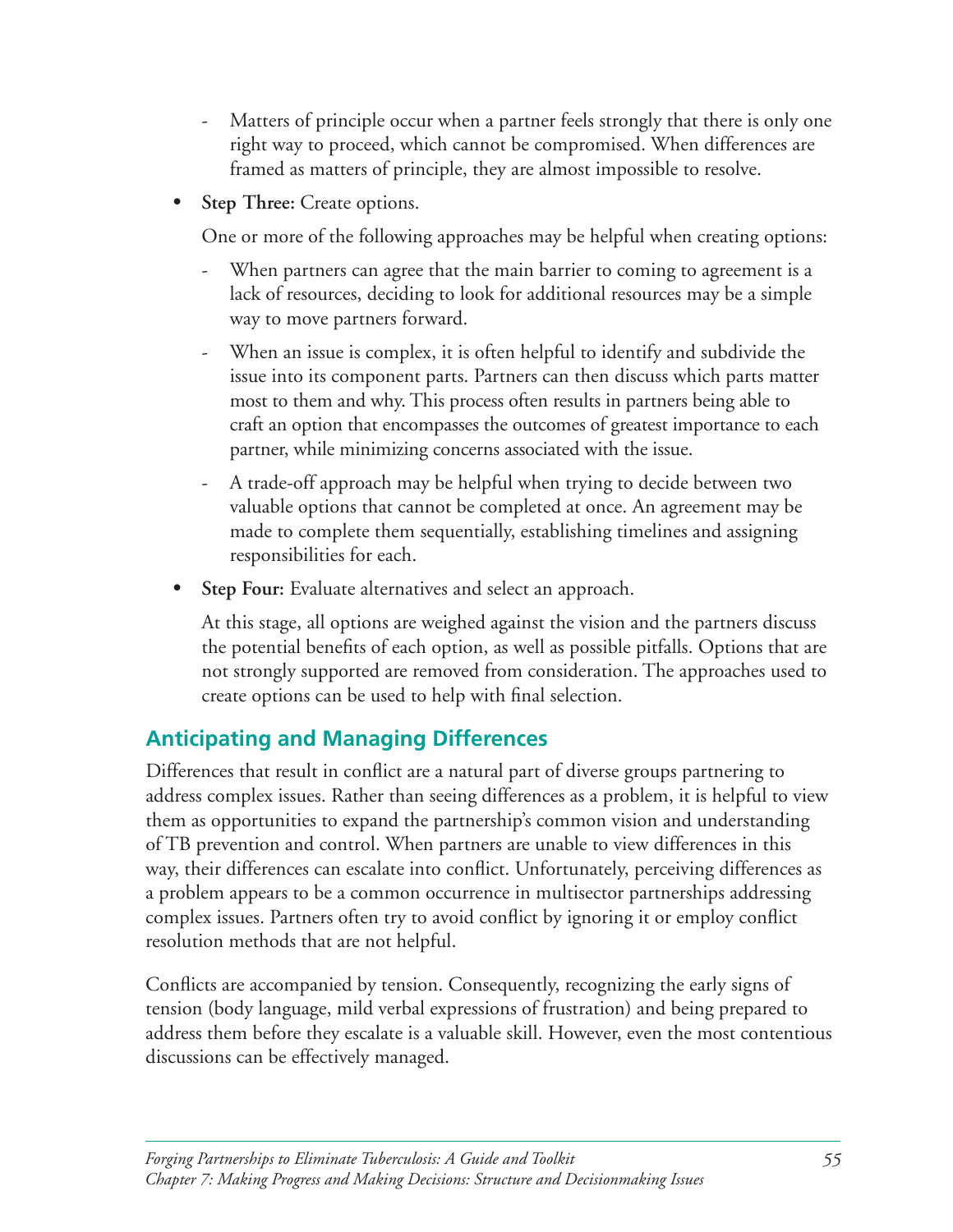What follows are descriptions of common conflict resolution methods and the circumstances under which they are most helpful:<sup>50</sup>



#### **Conflict Resolution Methods**

**Adapted from** *Essentials of Negotiation* **(2nd ed.) by Lewicki, Saunders, and Minton.** 

Avoidance—Avoiding or ignoring conflict appears to be the most common approach used by partnerships. However, its effectiveness is very limited. It may be popular because partners are uncomfortable or unskilled in dealing with conflict, or because they feel intimidated by another partner.

When the issue being avoided is important to one or more partners, it cannot really be avoided—only postponed. Often, postponement allows a difference to fester and become a full-blown conflict that threatens the partnerships ability to function. Avoiding conflict is only appropriate when the issue at the center of the conflict is of minimal importance to all partners. However, a partnership might choose to temporarily postpone addressing a conflict when partners need time to calm down. When this occurs, it is important to set a specific time when the issue will be addressed. 

 <sup>50</sup>Ibid.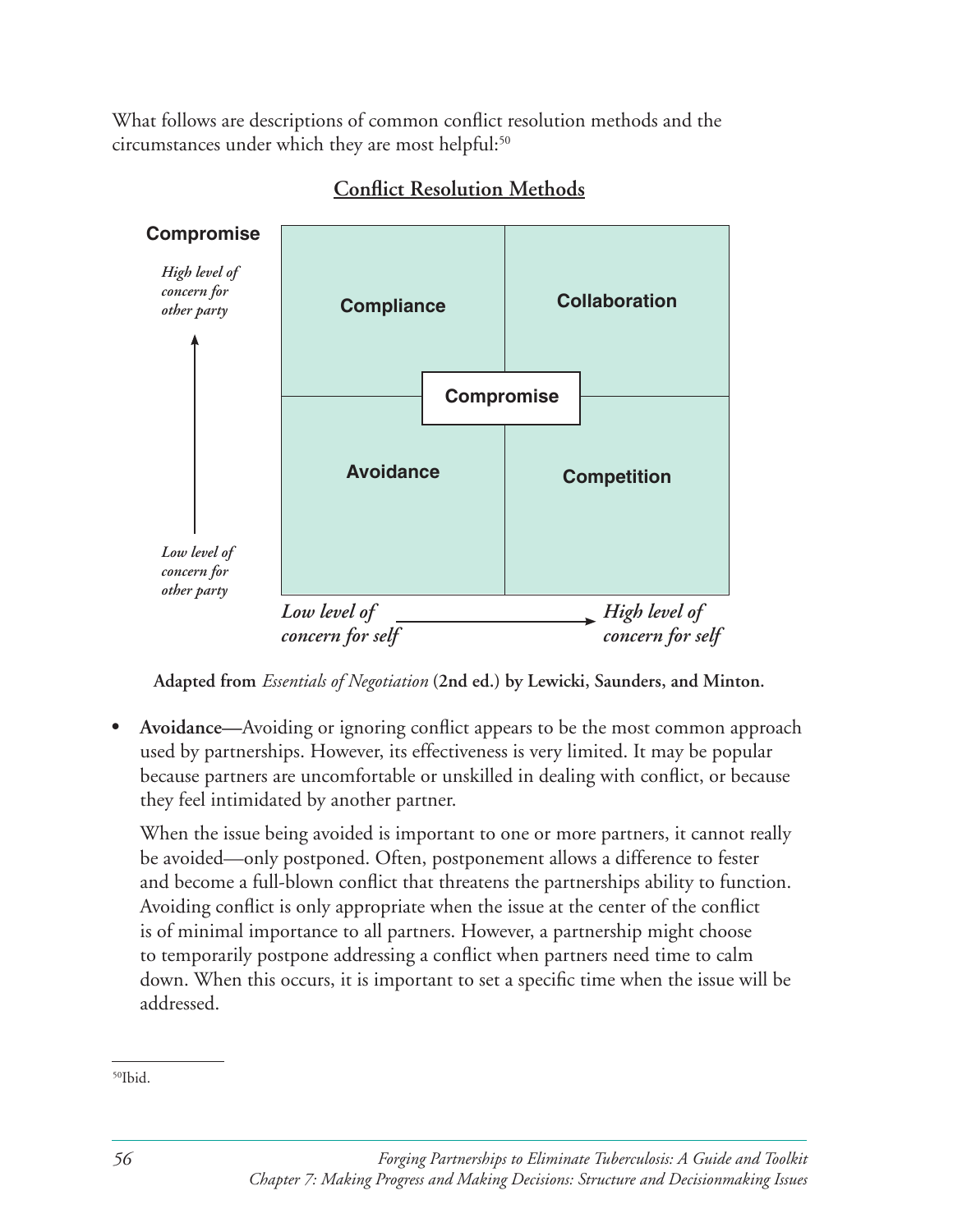- **Compromise—This** is one of the more common conflict resolution styles used by health related partnerships. In fact, the term compromise is often viewed as synonymous with conflict resolution. However, this conflict resolution approach has limitations. It often results in mediocre solutions that are unsatisfying to the parties in conflict. The root of its limited effectiveness with partnerships may lie in an emphasis on seeking solutions before a conflict is fully understood
- Compliance—Partners more interested in helping the other party to arrive at a satisfactory outcome than in pursuing their own goals adopt this strategy. This approach is suitable when:
	- The issue is much more important to other partners than it is to you.
	- You could be wrong about the consequences or outcomes associated with your position.
	- The relationship with partners holding a distinct view is more important to the vision.
- Collaboration—As noted earlier in this section, partners using a collaborative approach maintain a high concern for their own interests as well as those of other partners. This approach is appropriate when the issue is important to the parties involved and input is required from multiple partners to solve a shared problem.
- Competition—By definition, partners who compete are most concerned with their own outcomes. This is a contentious approach to conflict management and may involve intimidating other partners. It is the conflict resolution strategy most often used when a win-lose outcome is desired or expected. It tends to be counterproductive in partnerships seeking to establish trusting relationships.

### *Tips and Strategies*

Sometimes conflict escalates to the point where **When Differences Escalate** partners or stakeholders have become angry and **into Conflict** unshakable in their differing perceptions of a  $\cdot$  Diffuse tension and hostility situation. This can happen when partners or  $\cdot$  Find similarities stakeholders:  $\bullet$  Divide the conflict into

- Fail to deal with the conflict in a timely fashion
- Have incompatible conflict resolution styles
- Communicate ineffectively and use accusatory language
- Lack confidence and respect for each other

- 
- 
- manageable parts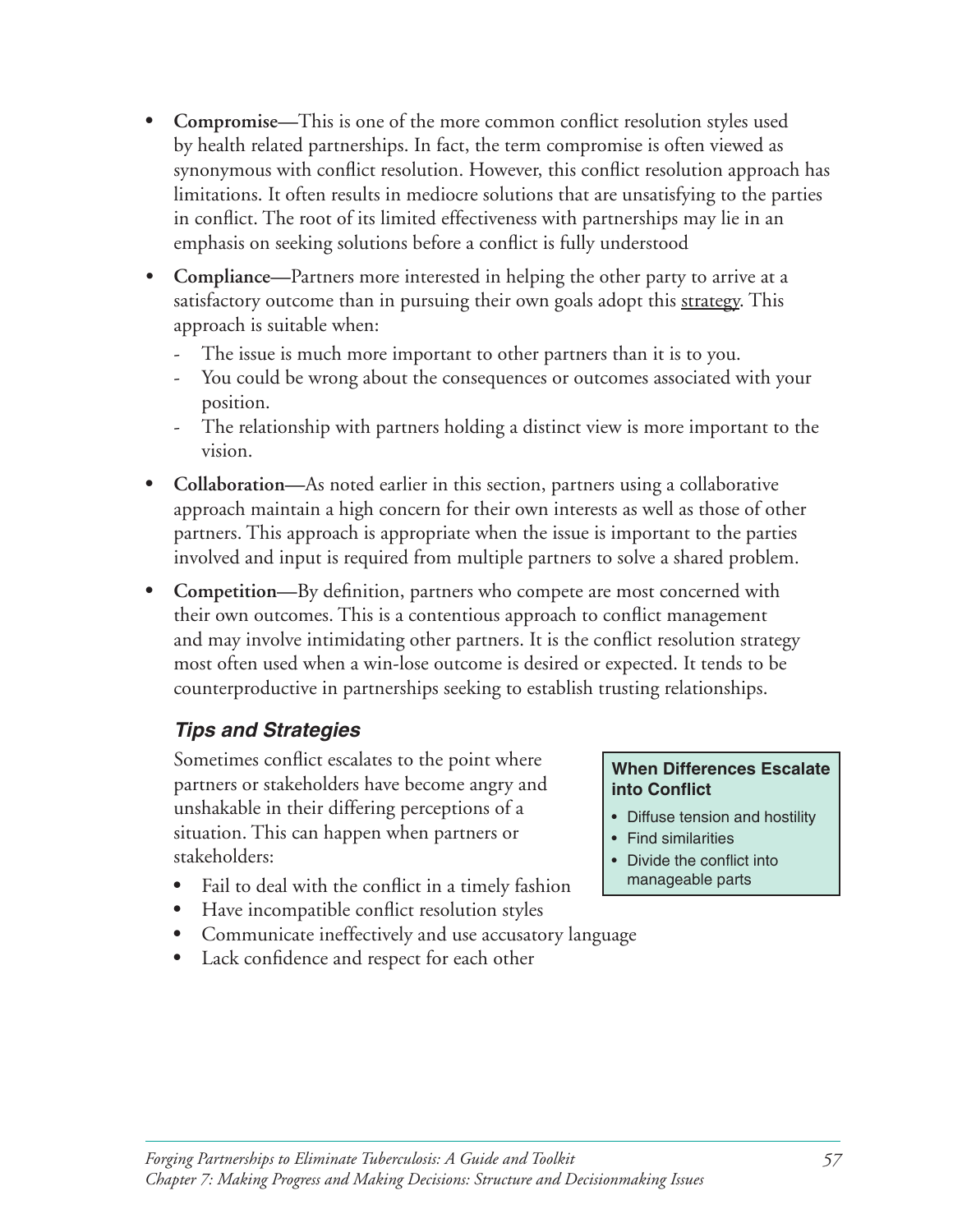However, even the most contentious partnership differences can be managed effectively. The following are some approaches that may help<sup>51</sup>:

- **Diffuse tension and hostility—Active listening can help to diffuse strong** feelings. This type of listening requires acknowledging how the partners feel and sincerely showing that you empathize with them. By paraphrasing what the partner is saying, you communicate your understanding of the partner's points of view without expressing agreement with them. Depersonalize the conflict by helping partners separate the issues from the parties who hold them. Frame the conflict to make it clear that the issues are at stake, not the relationships.
- Find similarities—Parties in conflict may fail to remember they have anything in common. Acknowledging commonalties can help to de-escalate a conflict. The following approaches may help:
	- Mention goals and viewpoints that the partners share, including the partnership vision.
	- Have partners work with you to identify a conflict resolution process that is mutually agreeable and is in keeping with the partnership's operating principles.
- Divide the conflict into manageable parts—Addressing complex conflicts involving a number of issues can be cumbersome and frustrating. The following suggestions may help:
	- Acknowledge that the problem is complex and may not be able to be resolved in one meeting.
	- Have partners agree on a time limit for the discussions.
	- Work with partners to separate the problem into its component parts and discuss each separately. Start with the parts that seem to be the least contentious.
	- Help partners to frame differences in ways that minimize perceived matters of principle. When an issue is framed as a matter of principle, it is extremely difficult to resolve.
	- If partners fear that a solution will set an unacceptable precedent, help partners clarify whether they are willing to view the solution as an isolated agreement, rather than as a matter of precedent.

When you effectively manage the differences that exist within your partnership, you allow partners to develop higher levels of trust, commitment, and productivity.

 $51$ Ibid.